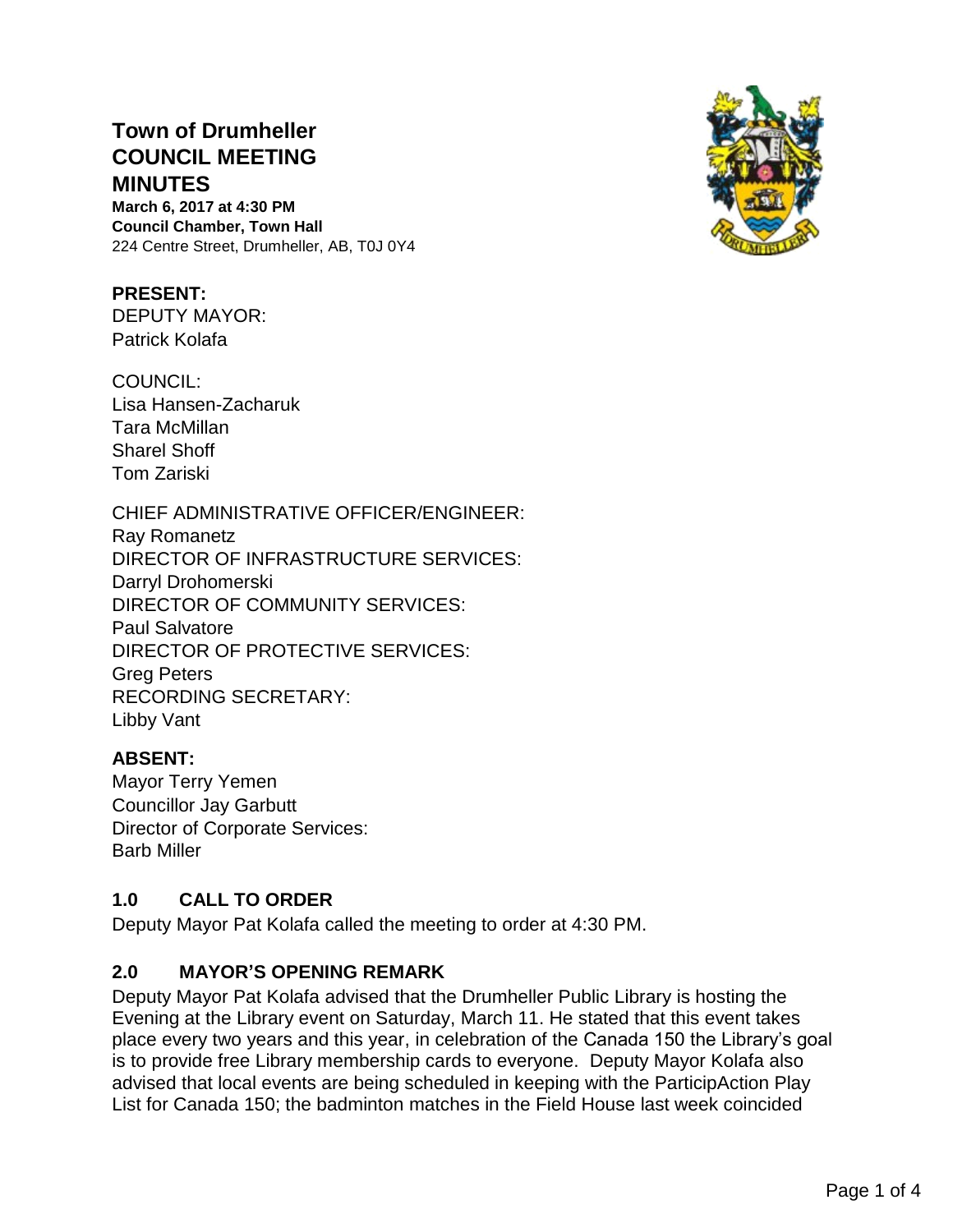Regular Council Meeting Minutes March 6, 2017

with the launch of the Badlands Community Facility "Toonie Fridays", and on Friday, March 17 the Drumheller Curling Club will host "Friday Fun Night for \$5.00".

## **3.0 PUBLIC HEARING**

## **4.0 ADOPTION OF AGENDA**

Councillor Shoff requested an addition to the agenda: an Invitation from Starland County Reeve Barrie Hoover for the Town of Drumheller Council, Management and their spouses to attend the Retirement Party for CAO Ross Rawlusyk at the Delia Community Hall on Saturday, April 29 at 4:00 PM; RSVPs go to the Starland County office prior to the deadline of April 10.

**MO2017.29** Shoff, Hansen-Zacharuk moved to adopt the agenda as amended. Carried unanimously.

## **5.0 MINUTES**

## **5.1. ADOPTION OF REGULAR COUNCIL MEETING MINUTES**

5.1.1 Regular Council Meeting Minutes of February 21, 2017

**MO2017.30** Zariski, McMillan moved to adopt the Regular Council Meeting Minutes of February 21, 2017 as presented. Carried unanimously.

## **5.2. MINUTES OF MEETING PRESENTED FOR INFORMATION**

5.2.1 Municipal Planning Commission Meeting Minutes of December 15, 2016 Municipal Planning Commission Meeting Minutes of January 12, 2017

Accepted as information.

## **5.3. BUSINESS ARISING FROM THE MINUTES**

- **6.0 DELEGATIONS**
- **7.0 COMMITTEE OF THE WHOLE RECOMMENDATIONS**
- **8.0 REQUEST FOR DECISION REPORTS**
- **8.1 CAO**

## **8.2. DIRECTOR OF INFRASTRUCTURE SERVICES**

8.2.1 Request for Decision - Award of Tender Contract for Aquaplex Modernization D. Drohomerski advised that a second Request for Proposals for the Aquaplex Retrofit / Modernization project was posted on January 25, 2017. He stated that eight (8) proposals were received when the opportunity closed on February 22, 2017, as compared to three (3) proposals received for the previous RFP. He further advised that two (2) of the proposals received were from previous bidders.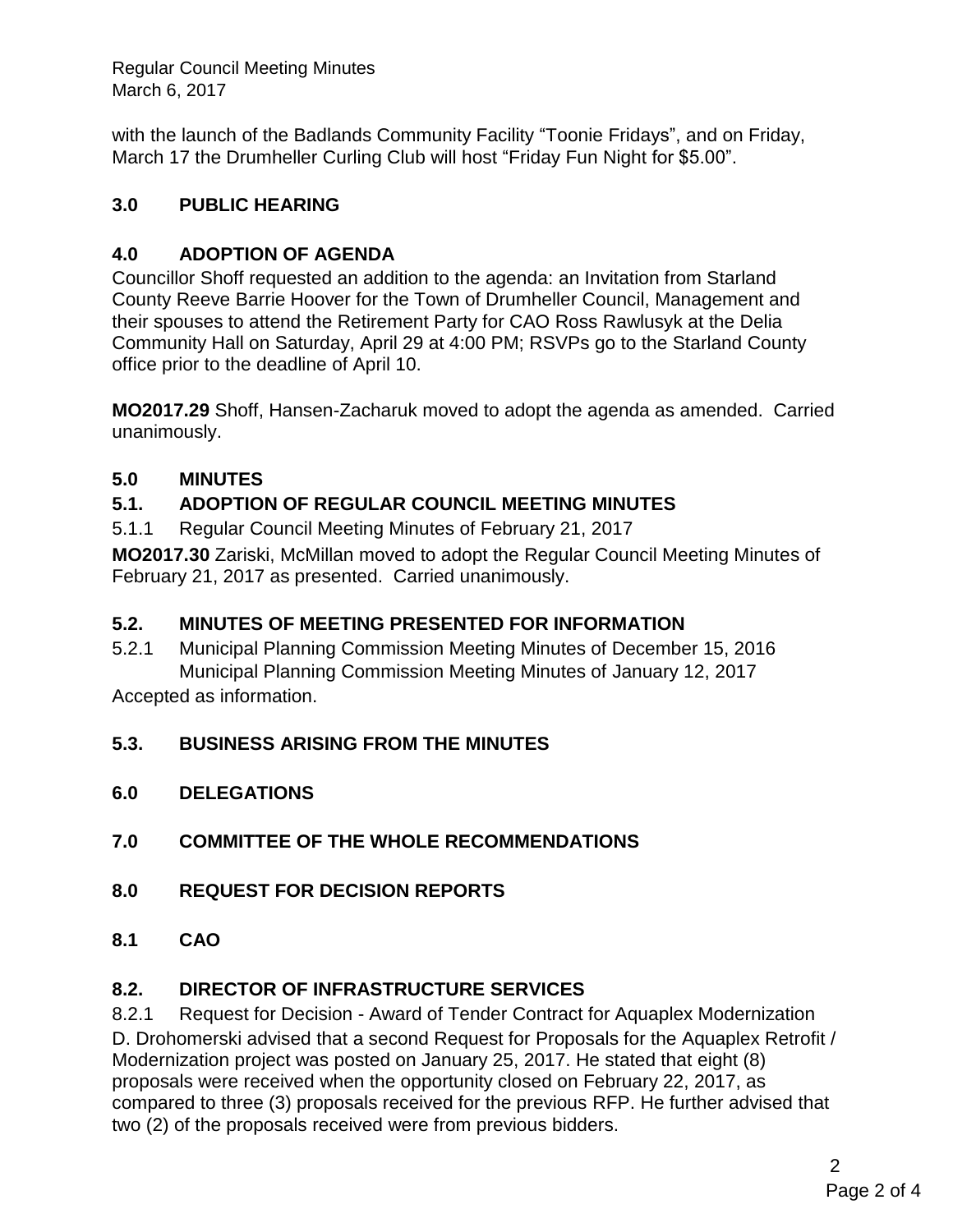D. Drohomerski advised that the lowest proposal which meets all the criteria was received from Pearl Rose Construction Ltd. in the amount of \$ 1,475,000.00, which is more than \$ 217,000.00 lower than the last RFP's combined lowest bid. He further advised that the Town has previously worked with Pearl Rose Construction, and Stantec has based their recommendation on Pearl Rose's projects for other communities. Pearl Rose has indicated that they can accommodate the project schedule timelines, and, after the proposed award, Administration and Stantec will meet with Pearl Rose to discuss the shutdown process. D. Drohomerski advised that, due to Alberta Health Services requirements, there may be a need for a temporary men's changeroom and shower trailer to be installed for the outdoor pool area during the indoor pool shutdown.

Councillor Hansen-Zacharuk asked D. Drohomerski to confirm the price difference between this RFP and the previous one. D. Drohomerski responded that the current low bid from Pearl Rose Construction is \$ 217, 345.00 below the combined low bid from the last RFP.

In response to a question from Council, R. Romanetz advised that Pearl Rose Construction was involved with the Aquaplex waterslide project, and stated that the work they provided on that project was done well and completed quickly despite delays related to the delivery of the waterslide. He further advised that they also completed work on a Transfer Station for the Drumheller & District Solid Waste Management Association, and the work Pearl Rose Construction provided on that project was excellent. R. Romanetz advised that he is confident that Pearl Rose Construction has the skills required to do the kind of general construction work that is required for this project

**MO2017.31** Zariski, Hansen-Zacharuk moved to proceed with the lowest proposal which meets all the criteria, received from Pearl Rose Construction Ltd. in the amount of \$ 1,475,000.00. Carried unanimously.

- **8.3. DIRECTOR OF CORPORATE SERVICES**
- **8.4. DIRECTOR OF COMMUNITY SERVICES**
- **8.5. DIRECTOR OF PROTECTIVE SERVICES**
- **9.0 PRESENTATION OF QUARTERLY REPORTS BY ADMINISTRATION**
- **10.0 PUBLIC HEARING DECISIONS**
- **11.0 UNFINISHED BUSINESS**
- **12.0 NOTICE OF MOTION**